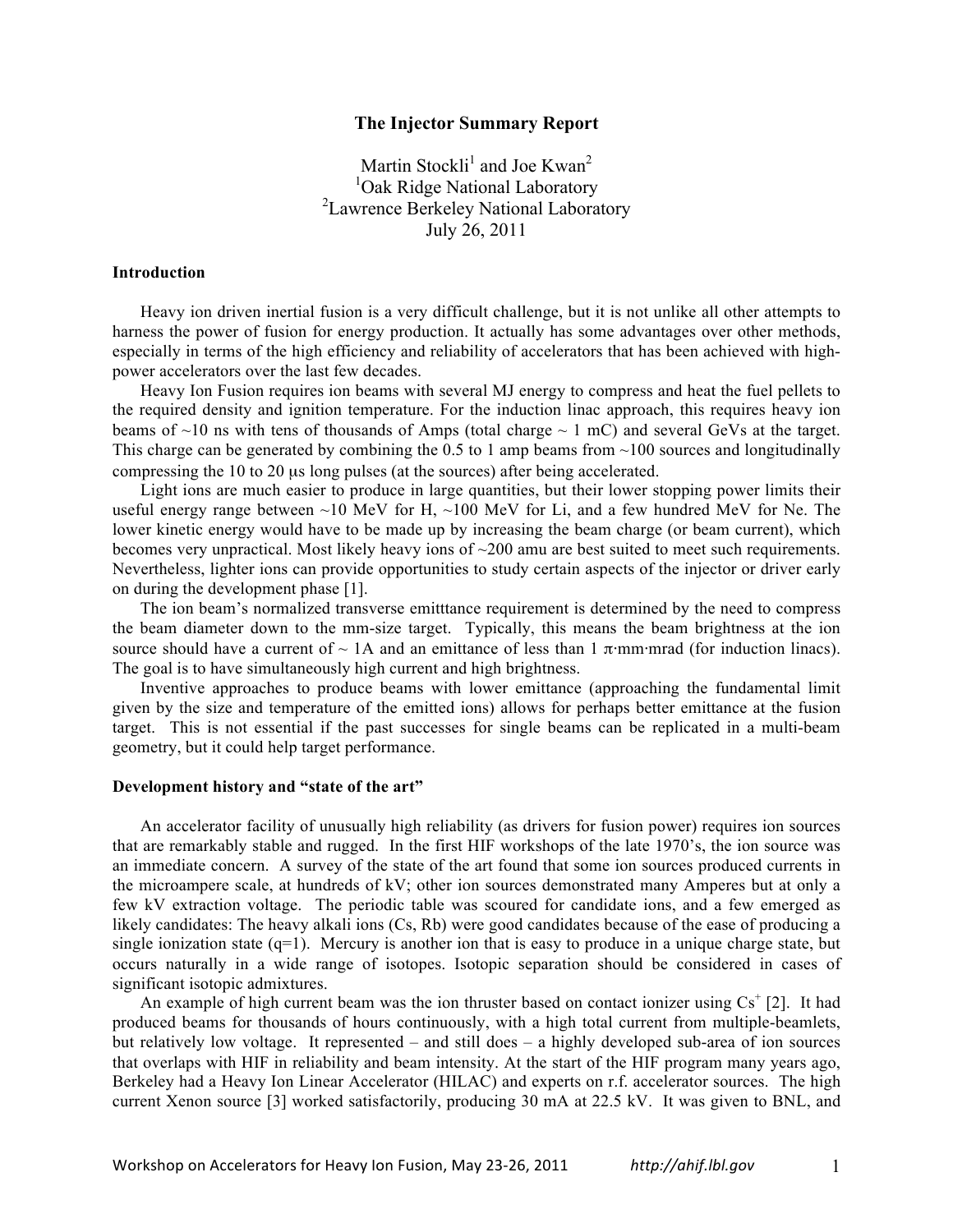was used for a long time there. A multiple-ribbon beam array was designed [4]. The design included focusing by einzel lenses at low energy.

Today, single ion beams with the required emittance, current, and energy have been produced, suitable for injection into an induction linac [5]. The repetition rate for these sources was low due mostly because of the cost of building HV pulsers capable of the higher rep-rate, and the experiments at the time did not require it. The total operating hours was still well below the number of pulses required in a HIF driver in one year. The neutral beam injectors (for Tokamaks) can produce up to tens of Amperes of  $H^+$ or H- by merging multiple beamlets from a gas discharge ion source. Likewise, Xenon ion thrusters have been used on satellites [2].

The most recent HIF injector development was done for a multi-beam quadrupole array driver design. One beam of such an array is the 2 MV injector in the existing HCX experiment at LBNL using Aluminosilicate thermionic source [6]. A similar (current, emittance) beam was produced in the multi-beamlet injector Argon gas plasma source (STS-500) [7].

#### **Ion sources for RF accelerator approach**

In contrast to the induction linac approach to build a heavy ion beam driver, the RF (linac) approach will use longer pulse, lower current ion sources (because induction linac has a much lower impedance than RF linac). For example, one design is to use  $U^{4+}$  ion source [8] in a 200 MV RF linac ( $\sim 1$  km) injecting into a storage ring (of many km in circumference). The beam current at the ion source is  $\sim 10$ 's mA each and pulse length  $> 100$  µs.

In another RF accelerator scheme, accumulation of the 1 mC beam charge is done by "funneling" multiple beams (some designs have different isotopes), i.e, by stacking beam pulses in time. Here each ion source will produce 100 mA,  $\sim$  20 us, of singly charged ions [9]. Up to 640 ion sources will be used for producing the compression beams and another 384 ion sources for the ignition beams.

TIT had demonstrated the acceleration of two  $C^{2+}$  beams simultaneously, each 50 mA, within a single RF cavity which has two RFQ beam channels [10]. A laser ion source was used with direct plasma injection scheme (DPIS) which was invented by the BNL laser ion source group in 2006 [11].

# **High Charge State Ions**

The ease of production and the low space charge cause singly charged ions to be the dominant charge state that is normally extracted from ion sources. Heavy ion accelerators often use a stripper foil or gas to drastically boost the ion charge state in order to boost the energy of the accelerated ions or to lower the cost of the accelerator required for the desired energy. Stripping generates distributions of charge states. A well designed stripper can limit the widths to a few charge states if the ion of interest is a highly charged ion with a full shell. However, when stripping lower-charged heavy ions at low energy, the less structured ions yield only  $\sim$ 10% in the dominant charge state due to the distributions covering  $\sim$ 20 charge states [12]. While stripping could reduce the cost of acceleration, the associated loss in intensity is prohibitive for reaching the heavy ion fusion requirements.

The MEVVA source that is currently used to produce these high charge state heavy ions is still considered unreliable with problems related to current fluctuation and high emittance [8].

There are several examples of laser ion sources. Those based on  $CO<sub>2</sub>$  lasers can be used to produce high charge state ions, but normally suffered from life time and instability issues. Using a YAG laser at low target intensity can produce multiple charge state ions that are not very high in the charge states and with a narrow distribution, but with adequate life time and stability. BNL is planning to install a YAG laser ion source to provide low charged state ion beams to an EBIS injector to feed heavy ion beam to RHIC and NSRL for daily operation. TIT had produced  $Cu^+$  and  $Cu^{2+}$  ions using laser intensity at  $10^8$  – 10<sup>9</sup> W/cm<sup>2</sup> [13]. More recently BNL had observed  $Bi^{2+}$  current density of  $\sim 10$  mA/cm<sup>2</sup> at 1 m of a plasma drift length. [14]. This experiment is indicating that more than 1 A of  $Bi^{2+}$  beam can be achieved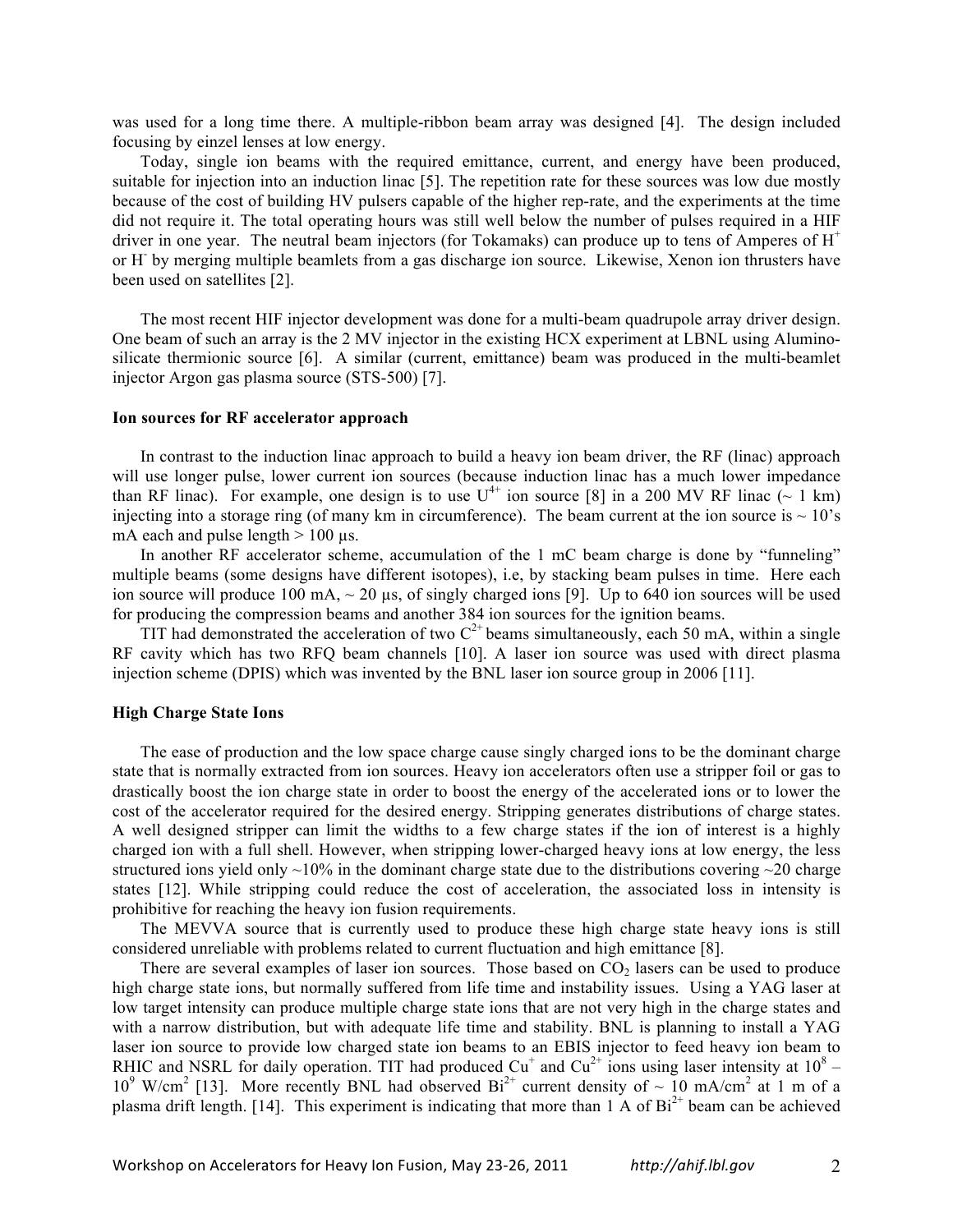by a compact table top YAG laser. More work is needed in tailoring the laser ion source design and characterizing the beam emittance in order to meet the specific requirements for HIF.

Furthermore, gas discharge ion sources with strong confinement and/or powerful plasma generators naturally output multiply charged ions with a rather narrow distribution of charge states. In some cases, the ion source can be tuned to optimized a desired charge state, thus significantly lower the cost of the accelerator without reducing the beam current available from the source. Multiply charged ions can provide unique opportunities that need to be continued to explore.

The unwanted charge states, as well as other ion species, have to be dumped in a controlled fashion before they are accelerated to high energies and cause excessive activation of the accelerator. Even at low energy, the dumps for the unwanted beams have to be carefully designed to handle the high peak power and possible emittance growth, although the low duty factor keeps the average thermal load modest.

# **Future work**

In developing an HIF R&D plan for the next several years, one often frames the discussion in terms of a development path that leads to a believable scientific and technical case for a large intermediate step (such as HIDIX [15]). For such an accelerator and target physics facility that is likely to cost in the range of \$1B, we need R&D early on to show that at least one design for the injector for a multiple beam accelerator driver will work. Seven or nine beams might be considered a fundamental unit of an injector that would require ~100 beams. There are no fundamental showstoppers here. The merging of many ion beams, which are created from sources that are larger than the unit cell size of a multiple beam induction linac array  $(\sim 0.1$ -0.2 m), requires dipole as well as focusing fields to match the induction linac. Another requirement would be to explore and show control of gas buildup, electron clouds, and reliability at 5-10 Hz.

In summary, there is a way forward for the HIF ion source and injector. Based on demonstrated single beam sources, future effort must demonstrate scaling up to many beams, repetition rate, and reliability. These are significant and necessary next steps, but amenable to significant progress on a 5-year timescale.

#### **References**:

- [1] J.W. Kwan, "*High Current ion sources and Injectors for Induction Linacs in Heavy Ion Fusion*," IEEE Trans. On Plas. Sci., 33 (2005) 1901.
- [2] J. Sovey et al., "*A Synopsis of Ion Propulsion Projects in the United States: SERT I to Deep Space I*," NASA/TM--1999-209439 (1999) http://www.scribd.com/doc/46736439/A-Synopsis-of-Ion-Propulsion-Development-Projects-in-the-US-SERT-1-to-Deep-Space-I
- [3] W. Chupp et al., "*Operation of a high-current Xenon source*," PAC (1979) http://accelconf.web.cern.ch/AccelConf/p79/PDF/PAC1979\_3036.PDF
- [4] W.B. Herrmannsfeldt, "*A Multi-Ampere Heavy Ion Injector for Linear Induction Accelerators Using Periodic Electrostatic Focusing*," HIF Workshop 1978, Argonne National Laboratory (ANL-79-41) http://ahif.lbl.gov/selected-references/files/Herrmannsfeldt-HIF78 p273.pdf?attredirects=0&d=1
- [5] A. Faltens and D. Keefe, "*Ion Induction Linacs: Reference Design and Proposed Test-Bed*," http://www.slac.stanford.edu/cgi-wrap/getdoc/hif79-016.pdf
- [6] F. M. Bieniosek, et al., "*2-MV electrostatic quadrupole injector for heavy-ion fusion*," Phys. Rev. ST Accel. Beams 8, 010101 (2005). http://prst-ab.aps.org/abstract/PRSTAB/v8/i1/e010101